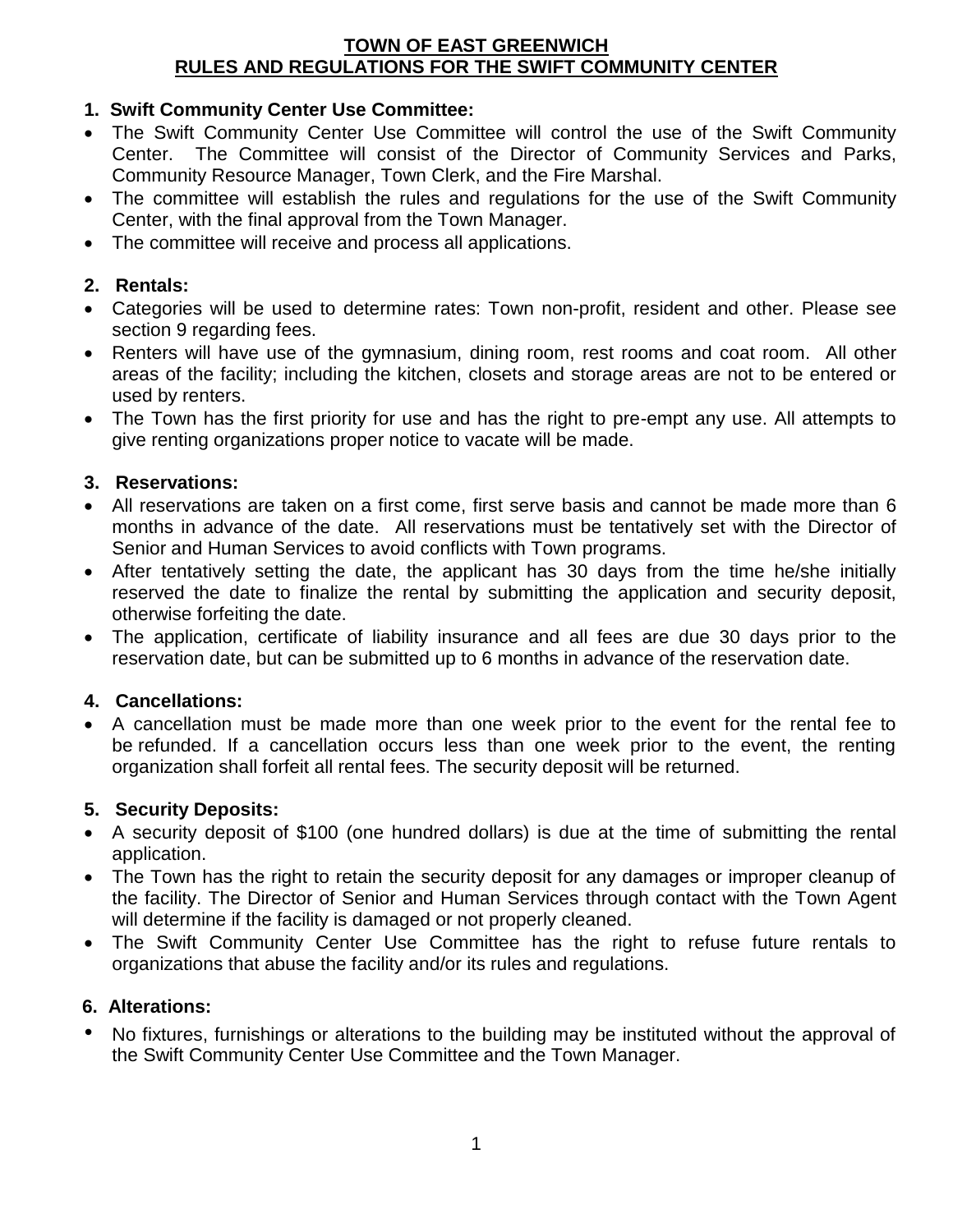# **7. Town Agent:**

- A Town Agent is required for all rentals. The fee is \$31.60 (thirty one dollars and sixty cents) per hour for a minimum of 4 hours.
- Upon arrival the Town Agent will check the facility for its condition and report any problems to the users and to the Department of Public Works.
- The Town Agent will introduce himself/herself to the renter.
- The Town Agent will assist the renter when it relates to protecting town property, running water, spills, stocking restrooms, etc.
- The Town Agent will assist the renter during set up and clean up of the facility; tables, chairs, sweeping, mopping, disposal of garbage and cleaning the restrooms.
- The Town Agent will be visible or in a designated spot throughout the rental time.
- Before leaving, the Town Agent must inspect the facility, clean the restrooms, check all windows and lights and lock the facility. Any problems will be reported to the Department of Public Works.
- The renter should report any concerns pertaining to the Town Agent to the Public Works Department.
- While our department appreciates recognition of quality service, the Town Agent is not to accept tips or gratuities of any kind.

# **8. Clean Up:**

• Users are responsible for the disposal of their own trash. At the end of the rental, the Town Agent will remove the trash from the building.

# **9. Fees:**

• Definition of organizations:

Town, Non-profit Organization: Charitable non-profit organization whose base of operation is within the corporate boundaries of the Town (not merely a post office address) and whose use of the facility is for a fund raising event to benefit an East Greenwich activity. Any civic, nonprofit entity based in the Town, or with half its membership being residents of the Town will be considered within the Town. A non-profit 501C3 form is required. Outside organizations raising funds for an East Greenwich activity will be considered in this category if a letter from the receiving organization is submitted with the application.

Resident is defined as follows: (1) East Greenwich taxpayer found in the most current tax book or who can show a receipt for payment of the current year's taxes. (2) A person who can provide the Town with a copy of a current valid 90 (ninety) day or more lease in East Greenwich. (3) Any person who can show current rent receipts for East Greenwich for a period of not less than 90 (ninety) days.

Other: Organizations/individuals from other communities.

 All renters will be charged a rental fee. This fee includes the use of utilities and janitorial supplies. **The prices listed below include the rental fee and a 4 hour Town Agent fee. If the rental is longer than 4 hours, a \$31.60 (thirty one dollars and sixty cents) per hour Town Agent fee will be added to the price.** An additional fee may be charged for extensive trash removal.

| <b>DESIGNATIONS</b>                     | <b>TOWN NON-PROFIT</b> | <b>RESIDENT</b> | <b>OTHER</b> |
|-----------------------------------------|------------------------|-----------------|--------------|
| Monday - Thursday                       | \$195                  | \$220           | \$320        |
| Friday, Saturday & Sunday               | \$220                  | \$295           | \$395        |
| Child's Birthday (12 & under)           |                        | \$220           | \$320        |
| Town Department (School, Library) \$130 |                        |                 |              |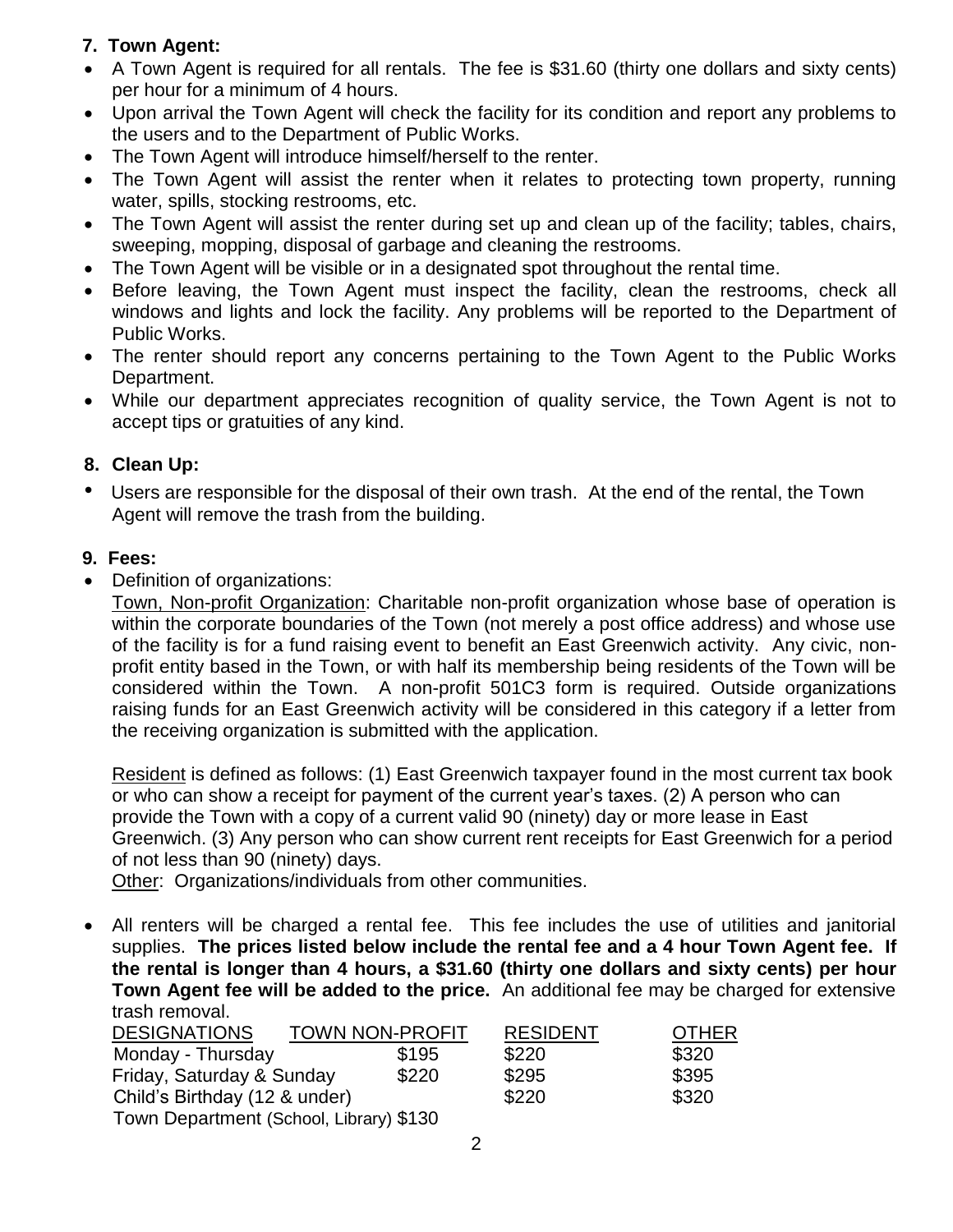#### **10. Waiver of fees:**

• There will be no waiver of fees. Renters from within the Town shall be charged less than renters from out of Town, and this shall be considered their fee advantage.

### **11. Dimensions and capacities:**

- The dimension of the gym's wooden floor is 40'x 80'.
- The dimension of the dining room is 42' x 27'.
- The total maximum occupancy is 253 people.
- Any time the occupancy is temporarily proposed to exceed the maximum occupancy of 253 people; the applicant is directed to first seek approval from the East Greenwich Fire Marshal and present that office with a plan of action to address the increased occupancy and safe guards to be taken during the temporary period of increased occupancy. An additional fee will be incurred if the Fire Department requires a representative to attend the event.
- Renters must seek approval from the East Greenwich Fire Marshal if there will be amplified music at their event.

#### **12. Alcohol Policy:**

**•** Renters must receive approval from the Town Council before serving alcohol on Town property. Renters who want to serve alcohol will receive a copy of Town Ordinance Number 828, which details the Town's Alcohol Policy and procedures for obtaining approval to serve alcohol. The renter must read and sign that they understand the policy and agree to follow the conditions set forth.

Once the rental application for the Swift Community Center has been approved, the renter should contact the Town Clerk's office; located in the East Greenwich Town Hall at 125 Main Street, to complete the Class F and/or the Class F1 Beverage License Application Form(s). Once the beverage application is complete, the request will be added to a Town Council agenda. The Town Council meets every other Monday at 7:00 p.m. in the Town Hall Council Chambers.

If the Town Council approves the request, the renter should contact the Chief of Police. The Chief or his designees may require certification of alcohol server training at special events and shall have the right to request modification of certification requirements for any special event where alcoholic beverages will be served.

The renter must provide the Chief of Police with a list specifying employees, volunteers or other event workers engaged in the provision, dispensing and/or sale of alcoholic beverages, and those engaged in monitoring the consumption of alcoholic beverages by attendees. The Town Manager and the Chief of Police or their designees, shall have the right to regulate or prohibit any individual from acting in such capacities.

The Town Manager and the Chief of Police or their designees, reserve the right to require submittal of a security plan and/or the presence of police officers or qualified security personnel for the duration of the event, the cost of which will be borne by the renter. Any such security plan must receive written approval from the Chief of Police before the event may be held.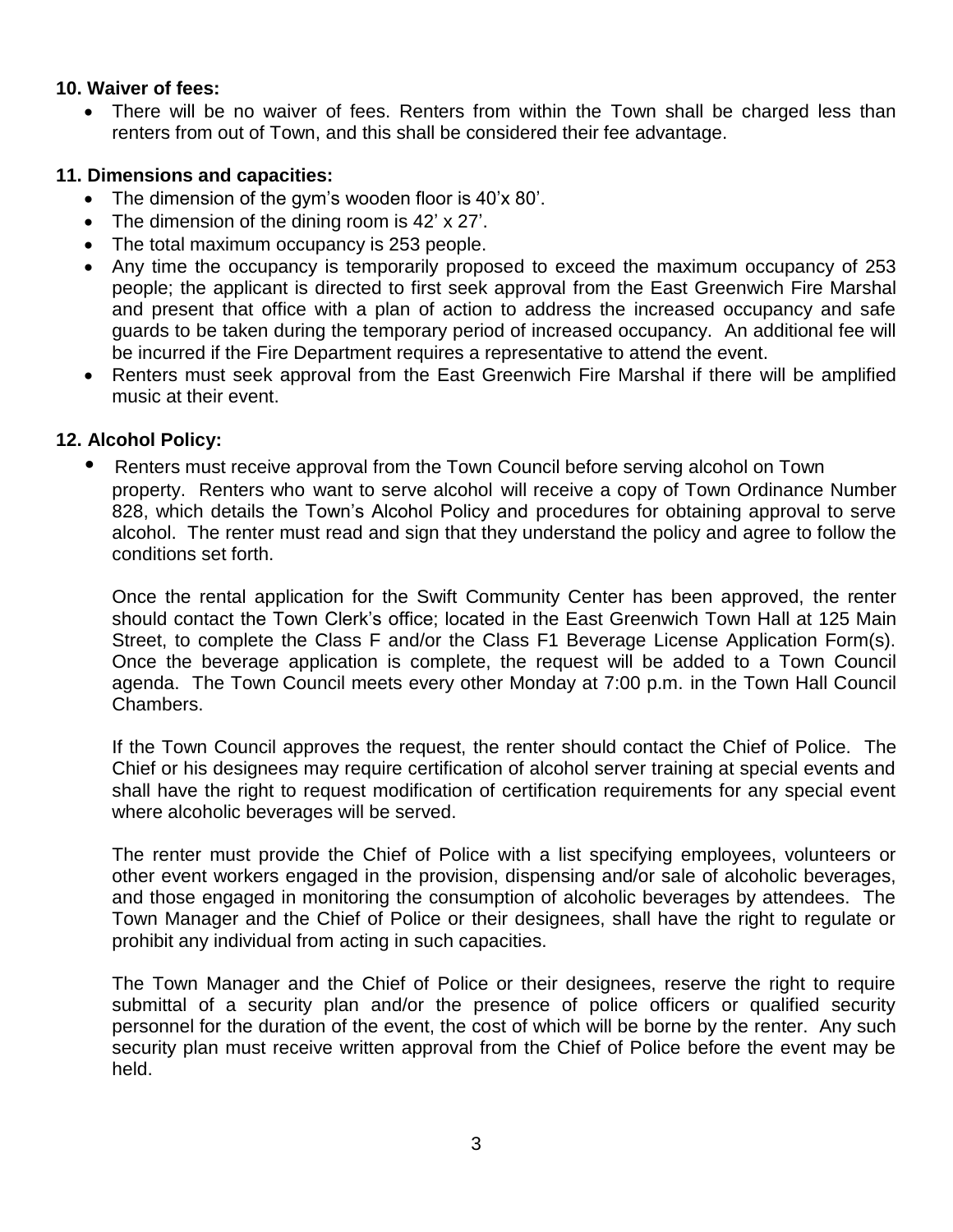# **13. Smoking Policy:**

**•** Smoking is not allowed in the Swift Community Center or within 50 feet of the facility.

## **14. Flea Market License:**

- The definition of a Flea Market is any structure or use for the sale of food or goods at retail which sale is conducted periodically, and not daily, involving multiple vendors who are charged a fee to participate and whether within an open area or enclosed structure. The definition of a vendor is any person who engages in selling food or goods at retail.
- The application for a Flea Market license shall be made to the Town Council upon a form to be supplied by the Town Clerk. Every applicant shall pay an annual license fee of \$100 (one hundred dollars) to own, operate or control a flea market. Such license shall be valid only for those dates and hours of operation included in the application and approved by the Town Council. Any additional dates will require a new license. Each license shall expire September 1<sup>st</sup> of each year. Such fee shall be payable in full whether or not such license is issued for a full year.
- A copy of an approved Flea Market license must be submitted along with the Swift application and fees.

## **15. Raffle License:**

- **•** The Rhode Island State Police are responsible for issuing raffle licenses. The raffle must be conducted by a charitable organization. Only members of the organization can be involved in the control and management of the game. All proceeds, minus the expenses of the game, must be used for a charitable purpose. No one under the age of 18 is allowed to participate.
- If an organization wishes to conduct a raffle, they may obtain the raffle application from the East Greenwich Police Department or from the Rhode Island State Police website at www.risp.ri.gov/sectionsandunits/charitablegaming.php. After the application is completed, it should be submitted along with the \$5 (five dollar) application fee to the East Greenwich Chief of Police. The Chief of Police will conduct records checks on the applicants and sign the application indicating his/her approval or disapproval of the request. The application will then be forwarded to the Rhode Island State Police Charitable Gaming Unit. The application will be reviewed there to see if it meets the criteria outlined in the Rhode Island General Law. When the application is approved, a letter will be sent to the applicant, with a copy being sent to the East Greenwich Chief of Police. Tickets may be sold anywhere, but the drawing must be held in the location indicated on the application. A financial report will be included with the letter of approval. This financial report must be completed and returned to the Rhode Island State Police Charitable Gaming Unit within 60 days after the drawing. No further authorizations will be approved until they receive the financial report.

## **16. Insurance Requirements:**

- All renters must provide liability insurance for 1,000,000 (one million dollars) per occurrence. The Town of East Greenwich must be named as an additionally insured party on the day of the rental. A copy of the insurance certificate is required with the application.
- Renters that have been approved by the Town Council to serve alcohol at their event must provide a certificate of liquor liability insurance for 1,000,000 (one million dollars) naming the Town of East Greenwich as an additionally insured party on the day of the rental.